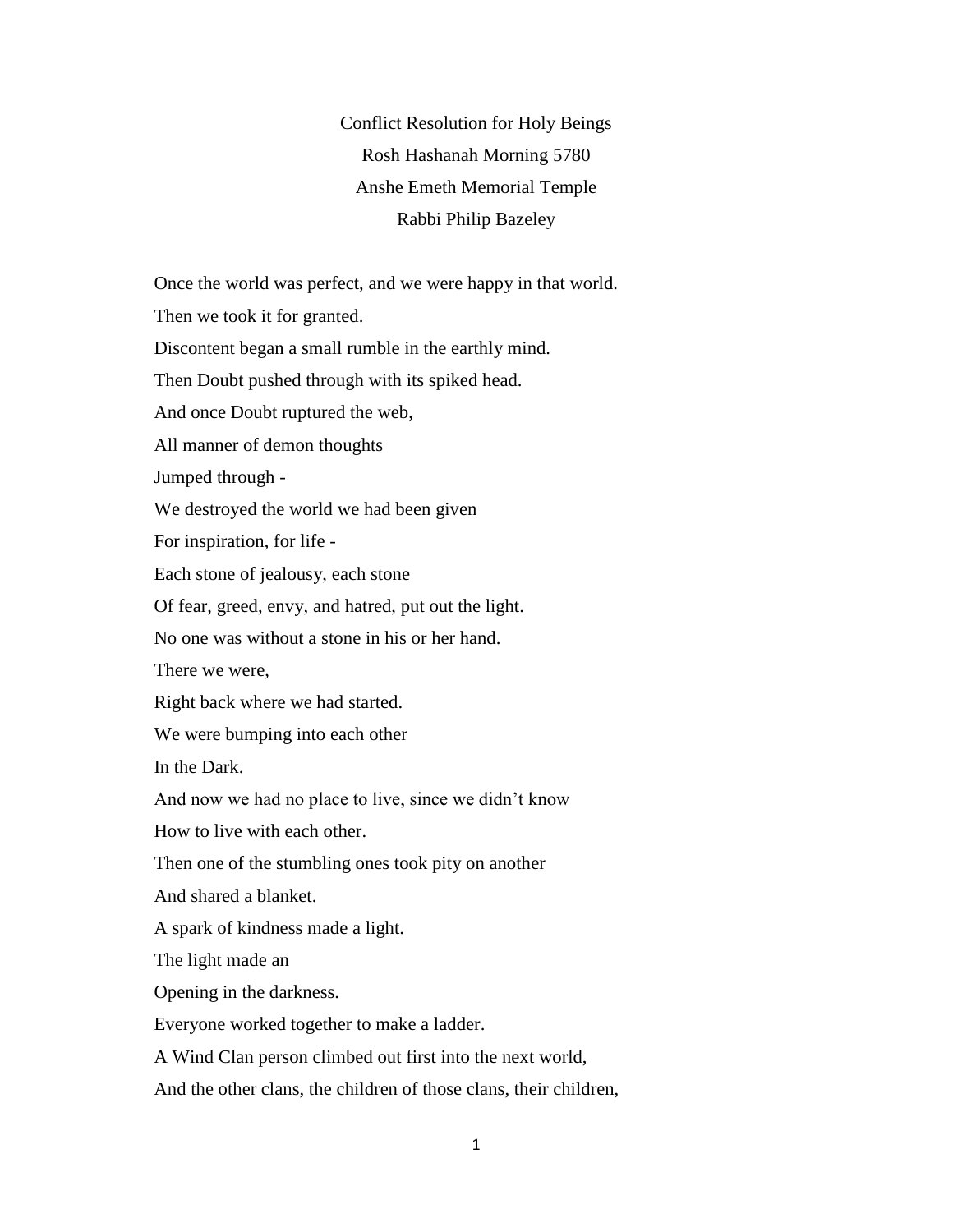And their children, all the way through time - To now, into this morning light to you.<sup>i</sup>

This is from the current Poet Laureate of the United States, Joy Harjo. She is not Jewish but a member of the Muscogee Creek Nation. I was rummaging around a bookstore, and this thin little book caught my attention, and in its title alone, *Conflict Resolution for Holy Beings*, I was pulled right in. I was looking for something that could sum up all of my feelings and emotions of what this past year had been for us, all the trauma, and grief, pain, and suffering. There was great love and celebration, too, but it felt as though with every celebration, there was also pain that came along with it. A Bar Mitzvah in the morning full of celebrating the joy of life and living. His parents standing at this very podium blessing him and sharing their hopes and prayers with him before placing the Torah lovingly in his arms. And then a shooting in a synagogue in Pittsburg and back here in our usual place of comfort, but this time we were gathered with an evening vigil where we cried and held each other, our grief, pain, and fear all mixed together.

A wedding ceremony here on this very *bima* with a couple circling each other before they entered the *chupah -* a symbol of all their hopes and dreams and the world and home they wish to build together. And then a shooting in a Walmart where other spouses' hopes and dreams lay lifeless in a pool of blood. So it didn't matter to me that the author was Native American, her words still spoke to my heart and if we, we holy beings, are to pull ourselves out of the mess that we have created for ourselves, we are all going to have to come together, borrowing from each other's traditions and make the peace we so long for.

Harjo states, "Once the world was perfect." But was it really? We use that language. We all do. We look back upon the years that passed and attribute a golden age and something to long for. "That was a time when we were great! Let's get back to great again." There was never a time when everything was once great for all peoples. Maybe for some, but not for all. There has never been a time in our country when everything has been equitable for everyone. Can you pick a time when everyone lived in perfect harmony? Where Jews, African Americans, individuals of the LGBTQ community, Hispanics and Latinos, those with disabilities, let's just say any "minority group" all lived with equal rights and access to services? Don't even think of a decade, don't even think of a year or a month or a day. Just show me one minute, one sublime minute in our history, when everyone was equal, and it was all perfect. I'll do you one better, find a place in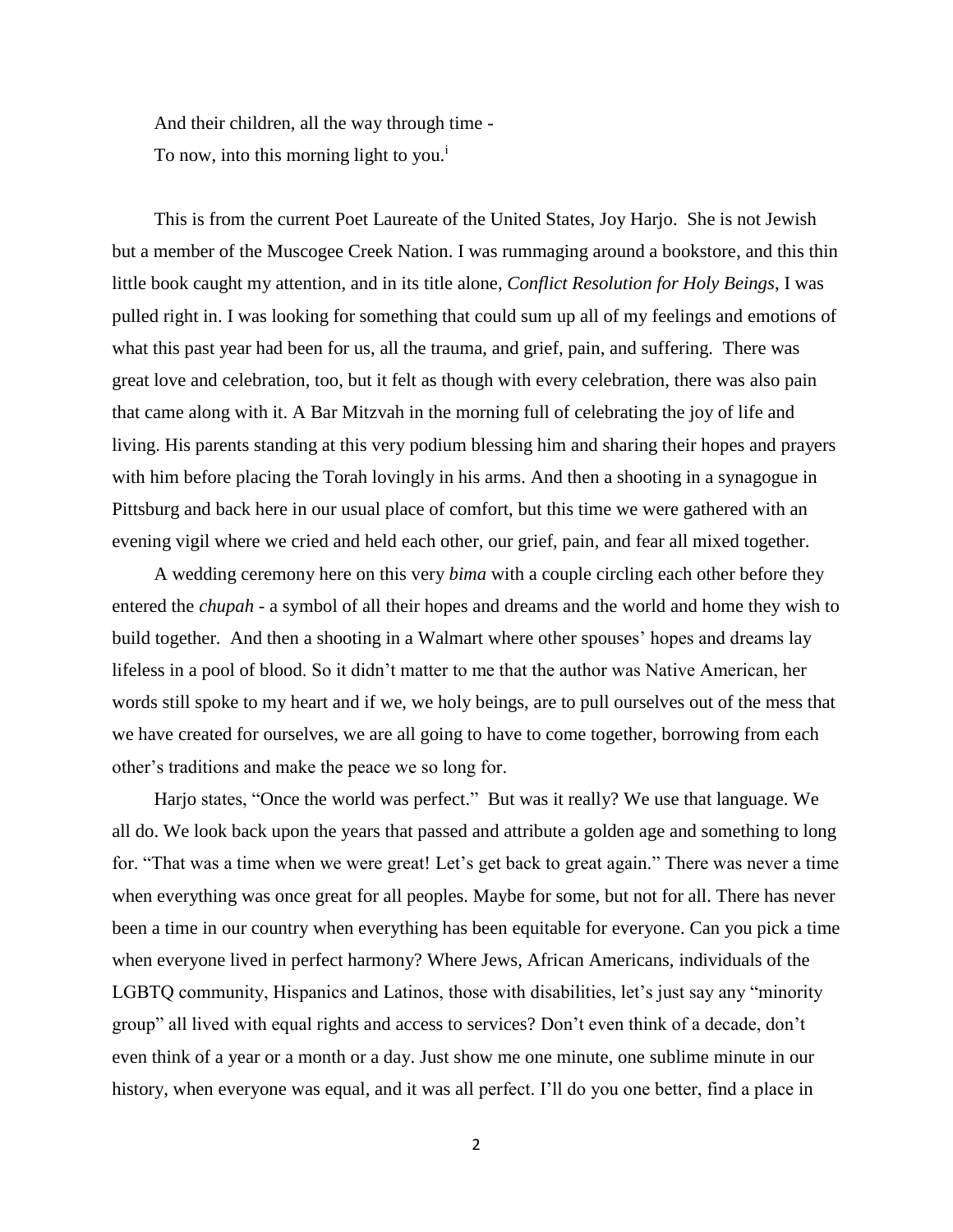the world or a time when that was true. "Once the world was perfect," I wish it were so, but that doesn't mean it can't happen.

In her poem, Harjo envisions a ladder that the community puts together. A ladder that is formed from a spark of light caused by a simple act of kindness. The sharing of a blanket a symbol of warmth and protection – security. An act of kindness that was able to reignite the light that was put out by fear, greed, envy, and hatred. An act of kindness saved the world. I must admit, it's hard to think about our society coming together to build this ladder, particularly after the year of pain we have felt in places like Pittsburg, Poway, El Paso as well as places like New Zealand and Sri Lanka. How do we overcome this hate to build a ladder to bring us towards a perfect world?

Over the past few months, I have heard people say that the world is broken because of the racists and supremacists, or the NRA, or Antifa, or "those" southern invaders, or because of Mitch McConnell or Donald Trump or Ilhan Omar or Alexandria Ocasio-Cortez. I believe that they are all wrong. Politicians didn't invent racism or anti-Semitism or the use of fear to obtain power. No. These things have always been around, and we have always worked with others to try and fight it. What I believe is different now is that we have no one to work with and no one to partner with. The reason why our world feels so broken is because everyone seems to be hating each other.

We hate the other and then blame them for why we hate them. "I hate those "insert the blank" so much because they are nuts or raciest or dangerous. I'm not to blame for my hatred of them, they are." Or what about this one: "If only those Democrats/Republicans would be rational we could get something done." I don't mind that there are multiple political parties. In fact, I think it's essential that there are various ways of seeing an issue, what's important is how we come together to solve the problems of society and we aren't doing that. Instead, we as a society are only listening to that which is pleasing to us, ignoring the rest or worst believing that it's evil. That is why I believe anti-Semitism is on the rise and why people are looking at our country and wondering, "what have we become?"

In May of 1958, Rabbi Jacob Rothschild of the Hebrew Benevolent Congregation in Atlanta, GA, delivered a sermon entitled "Can This Be America?" He gave this sermon in the face of growing white nationalism - terrorists - who were burning crosses and lynching individuals across the country. He spoke about threats and attacks on those who were minorities,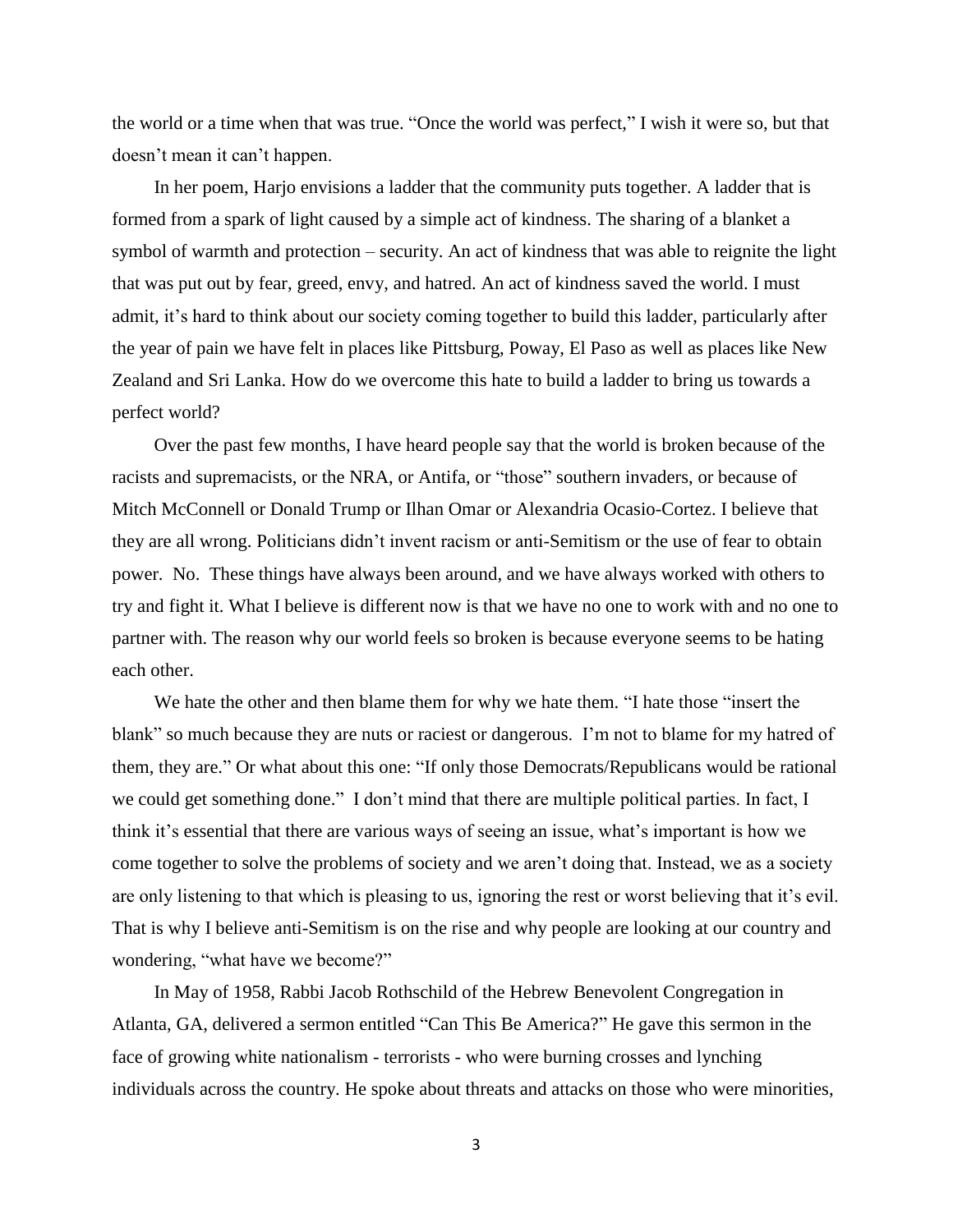and in particular, he talked about attacks related to religious institutions, of which there have been plenty this past year. He pointed out that one out of every ten attacks were directed at Jews, at synagogues and community centers. Rabbi Rothschild grew up in Pittsburgh, in Squirrel Hill and was raised just blocks away from the Tree of Life Synagogue. Almost 60 years to the date of Rabbi Rothschild's sermon, a shooter came into the Tree of Life Synagogue and killed eleven worshipers, one of which was Melvin Wax, a cousin of our congregant Stu Kohn. The white nationalism that Rabbi Rothschild decried in his sermon is still very much alive in this country. There have been so many shootings in the last few years. So many of these attacks have been against the innocent and have been rooted in racial prejudice. As I stand here this morning, I too ask myself, can this be America?

America, for so many, is a dream, a beacon of hope. For us Jews, America was seen as a safe refuge; the same is true for all those who try to escape persecution. But our history with America, like so many others, was a mix of dreams realized and dreams destroyed. So many of our ancestors made it into this country, and so many were turned away. America's identity as a nation-state has not always matched what our founding vision proclaimed. We, as a country, have always done better when individuals stand together with those who seek to preserve life and liberty and seek justice and equality for all.

In the face of this terror, in the face of this nationalistic inspired hatred, in the face of fear and growing anti-Semitism, we must have the courage to call out injustice and prejudice, and we must do it as Jews. As Jews, we should always strive to help improve the fabric of our nation and help support those who weep the most profound of losses. Let us raise our voices and stop the spread of this dangerous form of nationalism so that none again will have their world destroyed due to hatred. It is not enough to condemn the voices of racism and white supremacy; we need to push for education and programming in our schools and our communities that teach respect and understanding. And we need to be the embodiment of what we long for.

Let me also be clear; this is not about politics. It's not about immigration law or gun control. This is not about Democrats and Republicans. This is about the belief that all people are created *B'tzelem Elohim*, that all people are not only created equal but, more importantly, are created in the image of God and contain the Divine spark and therefore should be afforded the right to life. Hate should have no home within our borders, and as Jews, we should be part of the cause that stands united against such supremacy. As a Jew, as a Rabbi, and as a citizen of this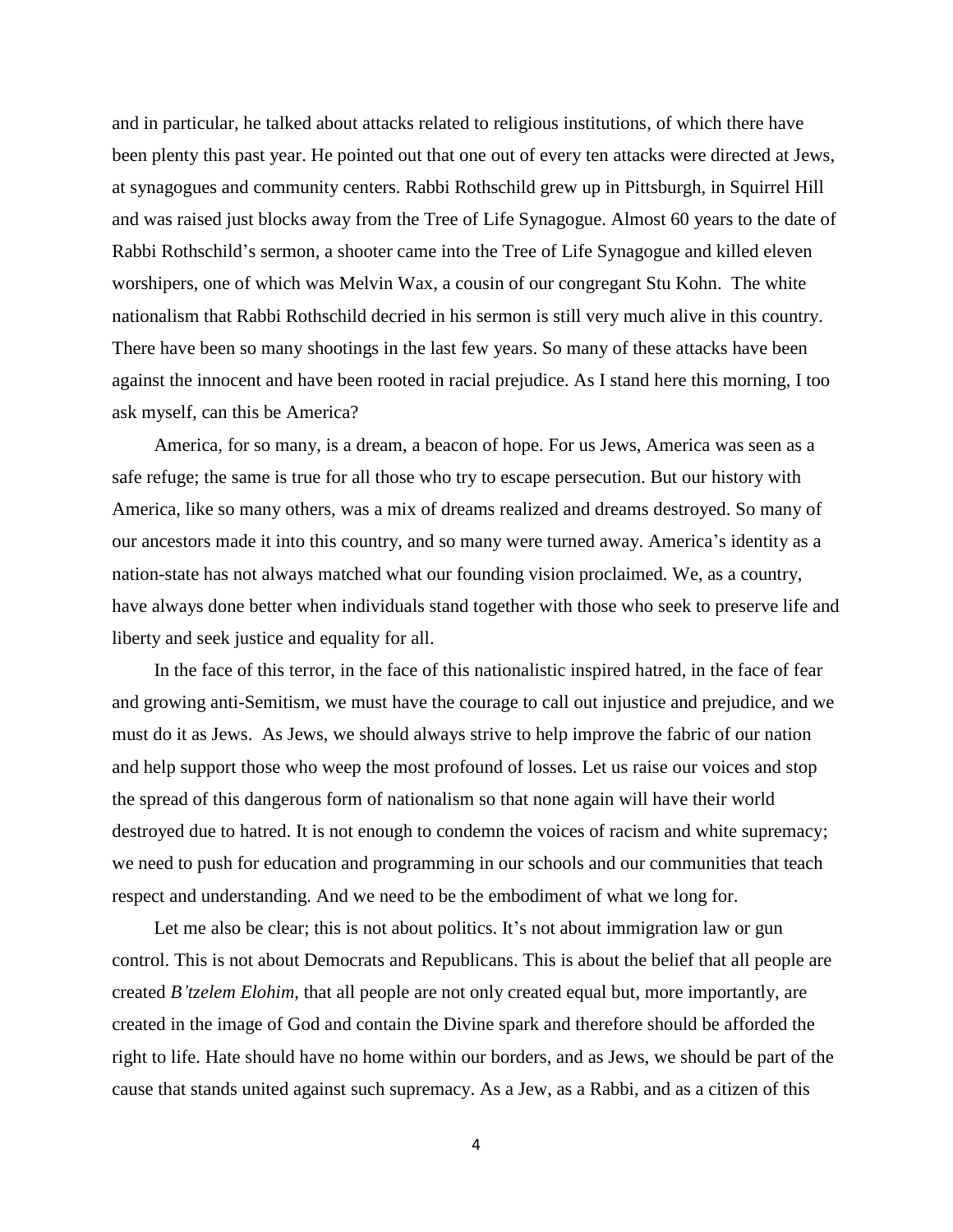country, I cannot stand idly by in my brother's blood and let more blood be spilled due to inaction. For decades now the rhetoric used in society has been ratcheted up and up. It is like air pollution. It's hard not to suck it in while gasping for fresh air. How, how on earth do we move in a new direction?

I am reminded of a story, one told by Rabbi Yisrael Salanter.

He once said,

When I was a young man, I wanted to change the world. I found it was difficult to change the world, but instead of giving up, I tried to change my nation. When I found I couldn't change the nation, I began to focus on my town. I couldn't change the town, and as an older man, I tried to change my family. Now, as an old man, I realize the only thing I can change is myself, and suddenly I realize that if long ago I had changed myself, I could have made an impact on my family. My family and I could have made an impact on our town. Their impact could have changed the nation, and I could indeed have changed the world.

First, we start with the realization that we need to begin by looking at ourselves. Can I give up the hate I have for "The other?" In 2015, the relatives of people slain inside the historic AME church in Charleston, South Carolina, were able to speak directly to the shooter, Dylan Roof, who had murdered their loved ones. They were at his first court appearance, and one by one, those who chose to speak did not turn to anger. What they did instead was utterly remarkable they offered him forgiveness and said they were praying for his soul. They did this even as they described the pain of their losses.

To me this is the embodiment of a Jewish principle of *Yesh Hahavah v'yesh G'vul*. That we should have love for others, but we should have limits as well. That when someone goes over a line for you, when they hit your boundary, a *G'vul*, you should keep that line, but that doesn't mean you respond in anger or rage or bring hate up to motivate yourself to hold the line. It's just your line, and you won't cross it. For me, my line is crossed when the actions of others attempt to diminish the Divine spark in another. That is when I say enough. However, it does not mean that I hate the individual doing it.

For example, I find the idea of family separation at the border antithetical to our Jewish tradition which speaks much about protecting the stranger and those who are vulnerable, like orphans. Our tradition doesn't tell us to separate families and create orphans, rather the opposite.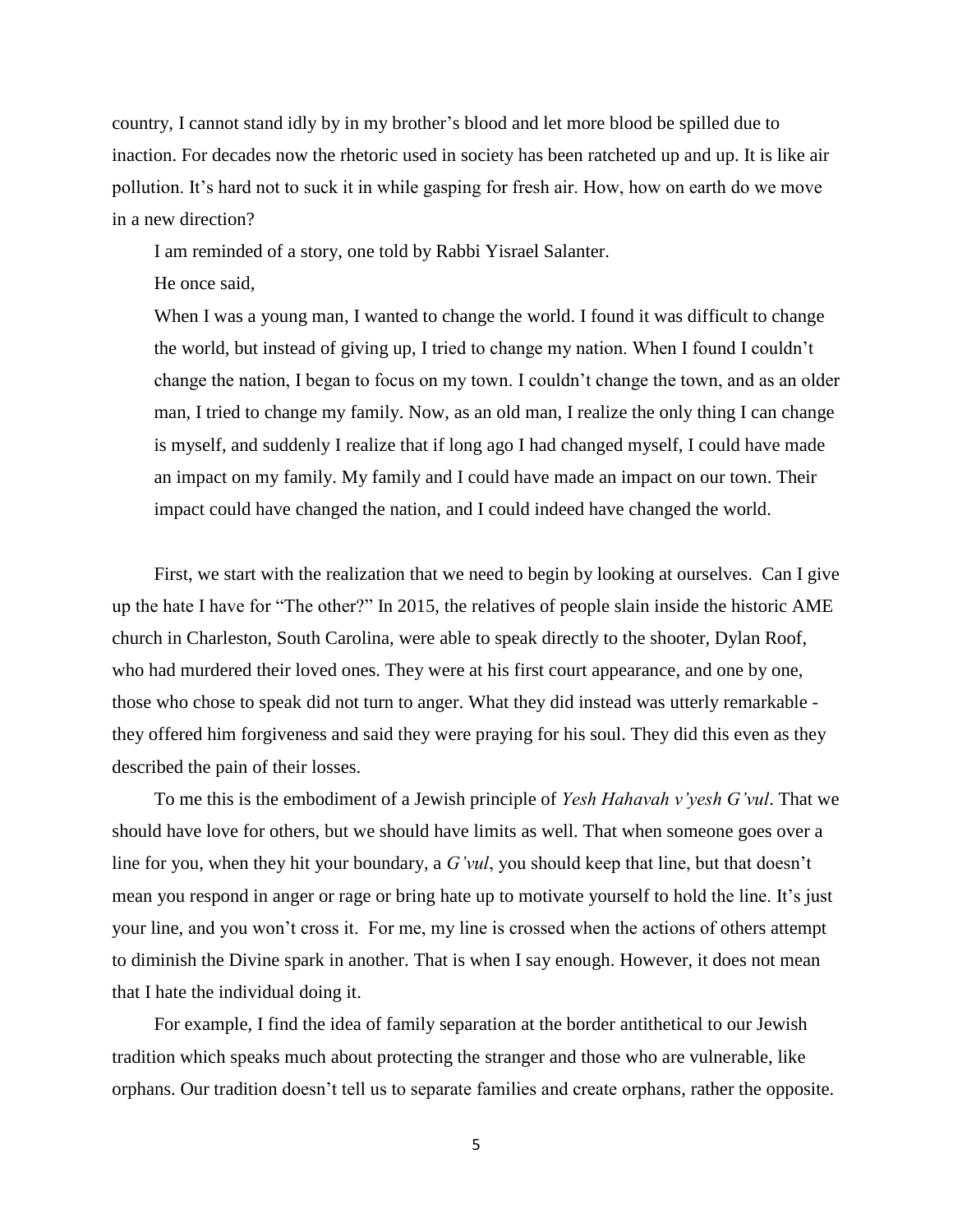I have spoken out about it multiple times and have gone to detention centers to protest it. But I am protesting the action of it, not the people who are doing it. I want us to have a conversation about how we can protect our country and protect immigrants; I don't believe the two are mutually exclusive. I want to see if we can work together to change laws and policies so that they will reflect the humanity and divinity that is in each human being. I want to treat those who disagree with me as a "Thou" as a holy being, not as an "It" an object with no heart or soul. We can't create peace if I see them as evil and a force to be dealt with. I will not let the hate infect my heart because, as soon as you let hate in, it will grow in you like an all-consuming cancer. It's slow-growing, but when it takes root and is very hard to cut out.

So I begin with myself and work my way out – that's my first step. The second is with rethinking who should control the narrative. In his book, American Gospel, Jon Meacham reminds us that belief in God is central to the American experience. That the Founders believed themselves at work in the service of both God and people, not just one or the other. That is why The Declaration of Independence and the Constitution, are meant to help protect us from excessive religious influence as well as extreme secularism.<sup>ii</sup> The Founders believed that the religious voice that reminds us that we are called to be holy is essential. It is a voice that calls us not to live in the swamp of politics but to come together to help solve society's ills.

The politicians should not be the only ones controlling the narrative of where we see the future of our country. We, with a religious voice, should speak up and tell them that the hate they are fermenting is no longer acceptable. We should all raise our religious and moral voices.

By all means, let's talk about the issues. Let's debate them like human beings or rather divine creatures, and to do so we need to have a few ground rules, like how we should treat one another. A *Derek Eretz*, if you will, of political discourse influenced by our religious tradition.

I have always believed that the synagogue should be the place where we can debate society's toughest questions in a safe and respectable manner. Too often these challenges are used as chess pieces by politicians for personal gains and very are rarely handled in any substantive way. But here at Anshe Emeth we will engage with these topics not from a political point of view but a theological and Judaic perspective. That's why this year, I am hosting two Rabbinic Forums as a place where we can respectfully debate society's problems. This is not to create more Democrats or Republicans, Conservatives, or Liberals, but a forum for understanding where each of us is coming from and finding rooting for ourselves in our tradition.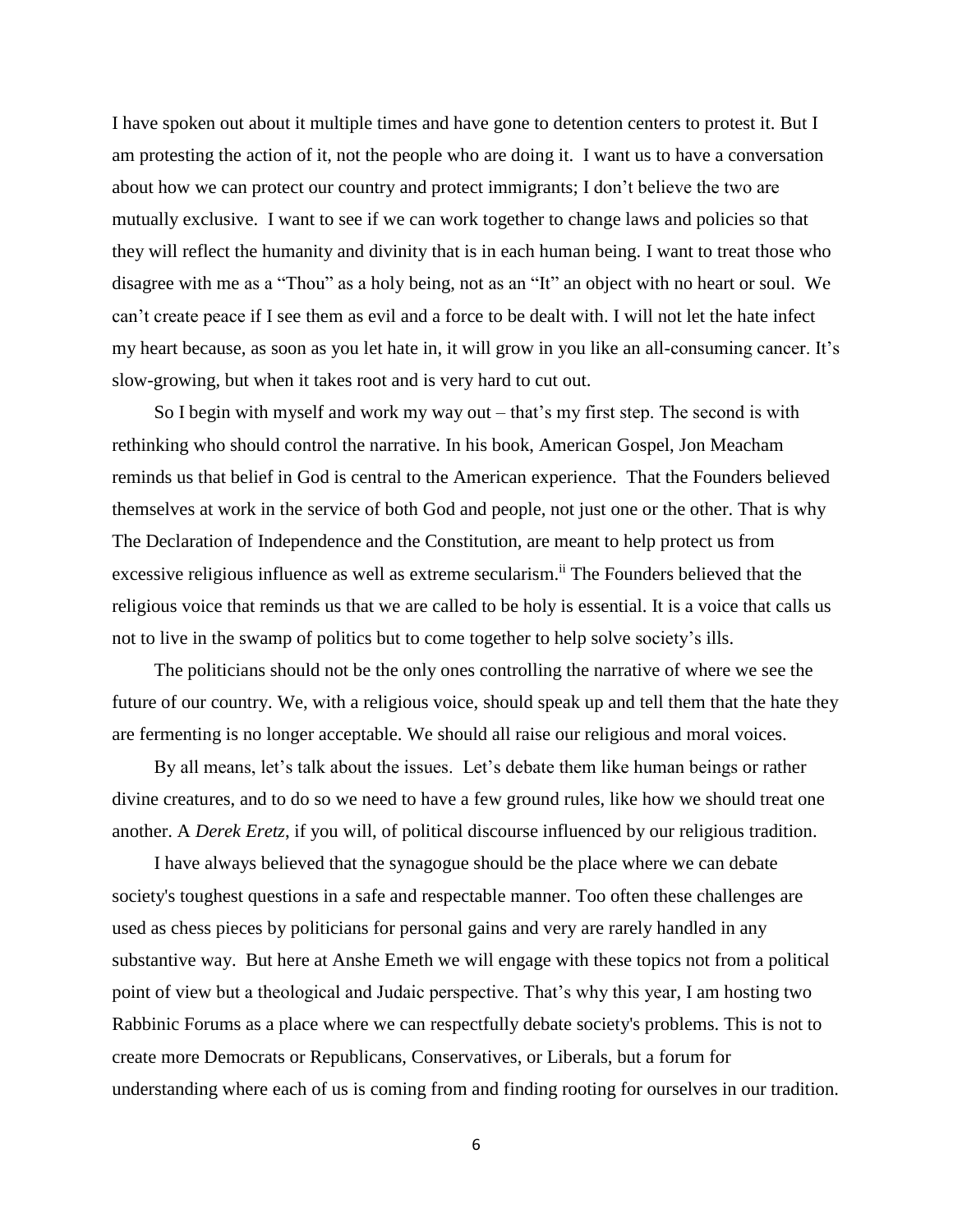You can find the details in our Program Book, but the first is on the American political divide, and the second is on how we talk about Israel.

What these Rabbinic Forums hope to offer is another way of looking at the world and perhaps be moved and changed by others. At the very least, we can develop empathy for where we are each coming from. The hope is that our tradition will give us guidance in our political views and not the other way around. As Jews, we should never be loyal to a particular political party, only to our faith, tradition, and God.

These are the steps just as Rabbi Salanter spoke of. First, we take a look at our own hearts and homes and then our immediate community and then society around us. That is how we can change the world, and that is what we will be doing here. Small steps, but essential steps if we are to ever work on the more significant issues.

When it comes to anti-Semitism, that is one of the things we will never be able to protest away. Yes, we want to push back against the bullies of the world. But, as Bari Weiss puts it, "If the response ends there, with anger, you have missed a tremendous opportunity to examine *why* you want to fight back and *what*, exactly, you want to fight for!"iii

When responding to anti-Semitism and supremacy, we must always speak the truth and have the rhetoric for what it is. We must be comfortable with the discomfort of seeing and hearing this anti-Semitic rhetoric. Don't flee from it; otherwise, you can't call it out...and call it out you must, especially when it's hard.

It is not easy to call out anti-Semitism, especially if it comes from the people in your office who you are close to or even if it's people from your own political party, whether it is Representative Steve King or Representative Ilhan Omar or whether it is the President of the United States. Anti-Semitism knows no party affiliation; it is everywhere, and we must call it out for what it is - bigoted and racist anti-Semitic language. And maybe in the calling out of this hatred, there is a possibility for them to change. We should always make space for one to turn their ways around, that is, in fact, what *teshuvah* is all about.

Lastly, if you are discontent with what you see around you, do not be a passerby, be a participant. Get some skin in the game. Don't just watch it transpire before you and let it fester in anger, do something about it. To quote Joy Harjo:

*For any spark to make a song, it must be transformed by pressure. There must be an unspeakable need, muscle of a belief, and wild unknowable elements.iv*